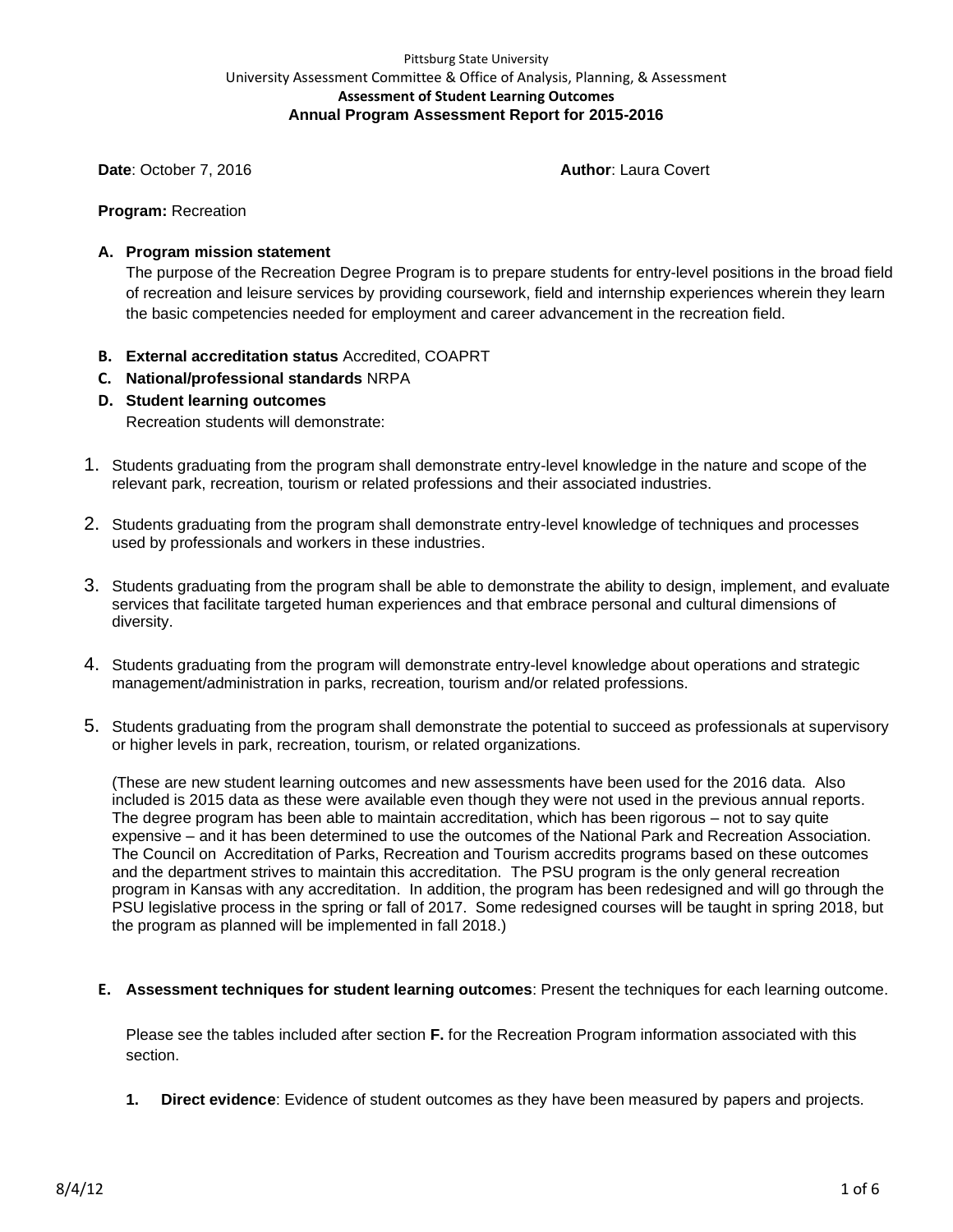#### Pittsburg State University

# University Assessment Committee & Office of Analysis, Planning, & Assessment

# **Assessment of Student Learning Outcomes**

**2.** Indirect and supplemental evidence: This includes indirect measures of student learning outcomes and techniques for program evaluation that are relevant to the analysis and improvement of student learning outcomes.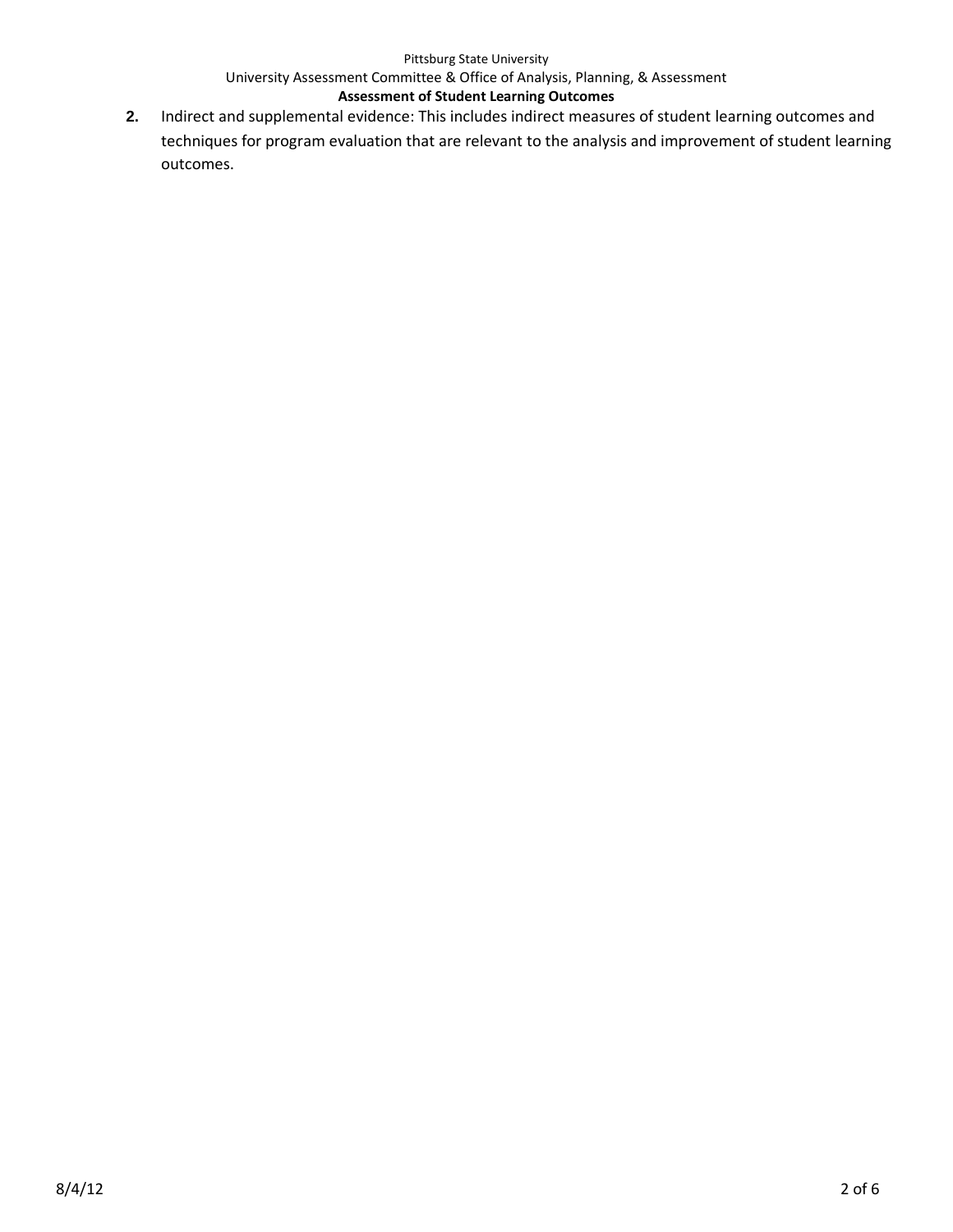#### Pittsburg State University University Assessment Committee & Office of Analysis, Planning, & Assessment **Assessment of Student Learning Outcomes**

**F.** Results for the student learning outcomes.

| 1. Students graduating from the program shall demonstrate entry-level knowledge in the nature and scope of the<br>relevant park, recreation, tourism or related professions and their associated industries. |                                                                                                   |             |            |        |          |             |          |  |  |  |
|--------------------------------------------------------------------------------------------------------------------------------------------------------------------------------------------------------------|---------------------------------------------------------------------------------------------------|-------------|------------|--------|----------|-------------|----------|--|--|--|
|                                                                                                                                                                                                              | Course(s) or<br>Performance<br>Performance Indicator<br>Method of<br>Data<br>Target<br>Assessment |             |            |        |          |             |          |  |  |  |
|                                                                                                                                                                                                              |                                                                                                   | Activity    | Assessment | Source | Cycle    | Performance |          |  |  |  |
|                                                                                                                                                                                                              | Students will exhibit                                                                             | REC 160:    | Course     | Exam   | Fall and | 80%         | 2015 88% |  |  |  |
|                                                                                                                                                                                                              | knowledge in                                                                                      | Recreation  | Exam       |        | Spring   |             | 2016 57% |  |  |  |
|                                                                                                                                                                                                              | conceptual                                                                                        | and Leisure | Questions  |        |          |             |          |  |  |  |
|                                                                                                                                                                                                              | foundations in                                                                                    | Concepts    |            |        |          |             |          |  |  |  |
|                                                                                                                                                                                                              | recreation.                                                                                       | Exam        |            |        |          |             |          |  |  |  |

# 2. **Students graduating from the program shall demonstrate the entry-level knowledge of techniques and processes used by professionals and workers in these industries.**

| Performance Indicator  | Course(s) or   | Method of  | Data   | Assessment | Target      | Performance |
|------------------------|----------------|------------|--------|------------|-------------|-------------|
|                        | Activity       | Assessment | Source | Cycle      | Performance |             |
| Students will exhibit  | <b>REC 160</b> | Rubric     | Writte | Fall and   | 80%         | 2015 88%    |
| an understanding of    | Written        |            | n      | Spring     |             | 2016 83%    |
| common processes       | Paper:         |            | Paper  |            |             |             |
| used by recreation     | Interview      |            |        |            |             |             |
| and recreation related | with a         |            |        |            |             |             |
| professionals.         | Recreation     |            |        |            |             |             |
|                        | Professional   |            |        |            |             |             |
|                        |                |            |        |            |             |             |

 3. **Students graduating from the program shall be able to demonstrate the ability to design, implement, and evaluate services that facilitate targeted human experiences and that embrace personal and cultural dimensions of diversity.**

| Performance Indicator                                                                                                                                                                                                                                                                                                 | Course(s) or<br>Activity                        | Method of<br>Assessment                        | Data<br>Source        | Assessment<br>Cycle | Target<br>Performance | Performance          |
|-----------------------------------------------------------------------------------------------------------------------------------------------------------------------------------------------------------------------------------------------------------------------------------------------------------------------|-------------------------------------------------|------------------------------------------------|-----------------------|---------------------|-----------------------|----------------------|
| Students will exhibit<br>an understanding of<br>the elements involved<br>in program planning,<br>evaluation techniques<br>of recreation services,<br>purpose of<br>establishing<br>partnerships, and<br>leadership techniques<br>needed to be<br>successful in<br>facilitating positive<br>recreation<br>experiences. | <b>REC 311:</b><br>Community<br>Program<br>Labs | Grading<br>Rubric:<br>Application<br>of Skills | Gradin<br>g<br>Rubric | Fall and<br>Spring  | 80%                   | 2015 88%<br>2016 95% |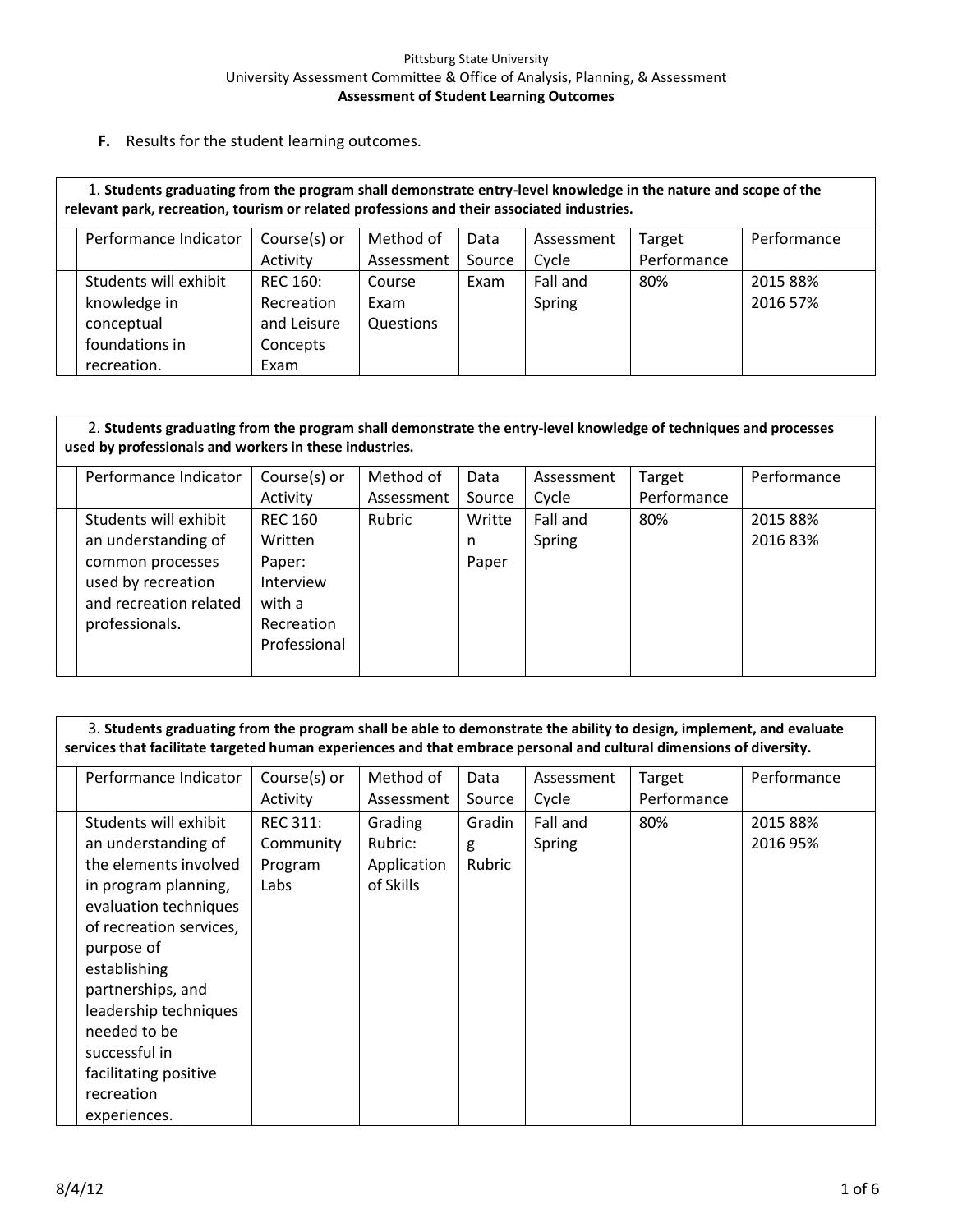#### **Assessment of Student Learning Outcomes**

| 4. Students graduating from the program will demonstrate entry-level knowledge about operations and strategic<br>management/administration in parks, recreation, tourism and/or related professions. |                                                                                                                                                                       |                                                                     |                                                |                       |                     |                       |                       |  |
|------------------------------------------------------------------------------------------------------------------------------------------------------------------------------------------------------|-----------------------------------------------------------------------------------------------------------------------------------------------------------------------|---------------------------------------------------------------------|------------------------------------------------|-----------------------|---------------------|-----------------------|-----------------------|--|
|                                                                                                                                                                                                      | Performance Indicator                                                                                                                                                 | Course(s) or<br>Activity                                            | Method of<br>Assessment                        | Data<br>Source        | Assessment<br>Cycle | Target<br>Performance | Performance           |  |
|                                                                                                                                                                                                      | Students will exhibit<br>an understanding of<br>basic operational and<br>management<br>strategies in parks,<br>recreation, tourism,<br>and/or related<br>professions. | <b>REC 470:</b><br>Ten Year<br>Plan for the<br>City of<br>Pittsburg | Grading<br>Rubric:<br>Application<br>of Skills | Gradin<br>g<br>Rubric | Fall and<br>Spring  | 80%                   | 2015 88%<br>2016 100% |  |

### 5. **Students graduating from the program shall demonstrate the potential to succeed as professionals at supervisory or higher levels in park, recreation, tourism, or related organizations.**

| Performance Indicator                                                                                           | Course(s) or                                   | Method of         | Data                                                                                                            | Assessment         | Target             | Performance           |
|-----------------------------------------------------------------------------------------------------------------|------------------------------------------------|-------------------|-----------------------------------------------------------------------------------------------------------------|--------------------|--------------------|-----------------------|
|                                                                                                                 | Activity                                       | Assessment        | Source                                                                                                          | Cycle              |                    |                       |
| Students will<br>complete a 480 hour<br>or 560 hour internship<br>their last semester as<br>a recreation major. | <b>REC 498:</b><br>Internship in<br>Recreation | Grading<br>Rubric | Compl<br>etion<br>of a<br>minor<br>and<br>major<br>project<br>during<br>interns<br>hip.<br>Compl<br>etion<br>of | Fall and<br>Spring | Performance<br>80% | 2015 88%<br>2016 100% |
|                                                                                                                 |                                                |                   | interns                                                                                                         |                    |                    |                       |
|                                                                                                                 |                                                |                   | hip<br>noteb                                                                                                    |                    |                    |                       |
|                                                                                                                 |                                                |                   | ook.                                                                                                            |                    |                    |                       |

**Indirect and supplemental evidence**: This includes indirect measures of student learning outcomes and techniques for program evaluation that are relevant to the analysis and improvement of student learning outcomes.

8/4/12 2 of 6 Support of indirect and supplemental evidence relevant to student learning is addressed in section I, Faculty Plan for Improvement of Student Learning. Currently, the view is that the only relevant evidence is 1) the number of students attending a professional conference and 2) the success students have had completing internships. All students in the degree program must attend at least one conference/convention (REC 461 Professional Conference) during their program of study and this includes joining a professional association. No data has been compiled on a yearly basis, but students can't graduate without meeting this requirement. This has not been an issue with students and they may attend any recreation related conference they select. The most chosen are the conferences of the Kansas Recreation and Park Association (KRPA), the Kansas Association for Health, Physical Education, Recreation and Dance (KAHPERD), The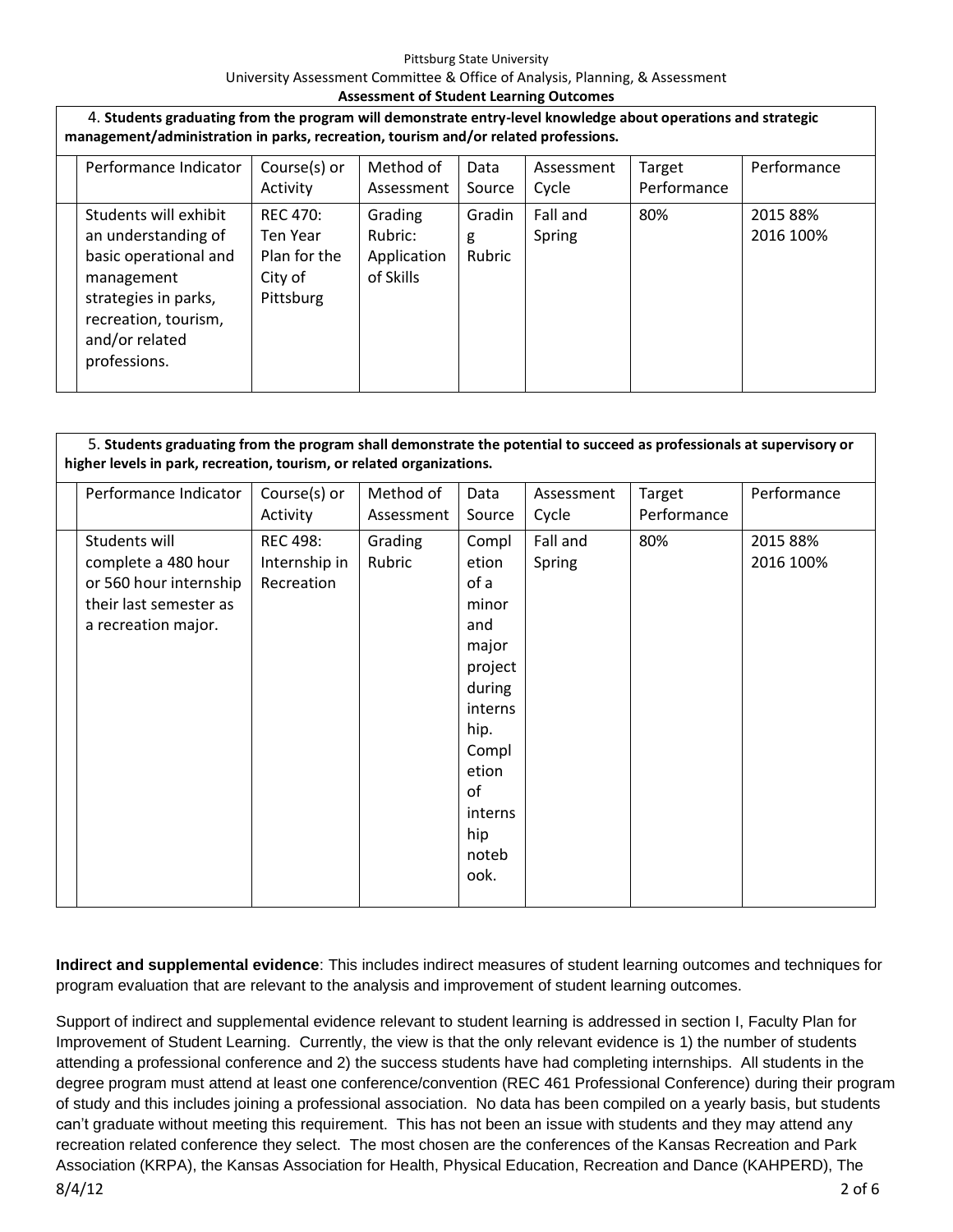#### Pittsburg State University

### University Assessment Committee & Office of Analysis, Planning, & Assessment

### **Assessment of Student Learning Outcomes**

National Recreation and Park Association (NRPA) and the Midwest Therapeutic Recreation Symposium. Many students end up attending more than one conference while pursuing their degrees. REC 498 Internship in Recreation is completed at the end of the program. The internship requires full-time work for a minimum of fourteen (14) consecutive weeks and 560 clock hours. For the academic year 2015-2016, 15 of 15 students successfully completed the internship.

# **G. Results of Student Learning**

- 1. The direct evidence of student learning as assessed by specific learning assignments indicates students sufficiently met learning outcomes, although they did not in one area from 2015-2016. All data is too current to determine any trends due to the new student learning outcomes and assessments.
- 2. The indirect and supplemental evidence of student learning outcomes has been met as determined by Professional membership, attendance at a conference and successful completion of internships.

# **H. Faculty's Analysis & Interpretation of Results**

The student learning outcomes have been viewed as acceptable. However, this is the second assessment plan that has used specific learning assignments as methods of assessments and relating them to specific outcomes. Additionally, new student learning outcomes and assessments are being used in this latest plan. Therefore, there is no basis for ascertaining any trends at this time.

The department has ceased using its departmental surveys due to low return rates and lack of relevance to this university report.

# **I. Faculty Plan for Improvement of Student Learning**

Faculty meet several times per academic year to discuss student learning. In addition to faculty meetings, the Recreation Advisory Board meets with the faculty twice per academic year. In 2011, the concern about the quality of student achievement resulted in legislation which raised the minimum GPA requirements. A minimum of 2.5 is now required in core and emphasis areas prior to enrolling in REC 498 Internship. A minimum of 2.5 is now required in order to graduate. It is too early to ascertain any trending related to these changes, but in 2013 and 2014, some scores went down, however they have improved. The faculty has determined lower GPA scores and then the subsequent improvement due to the addition of approved minors. In addition to the required core, all recreation majors complete a minor which complements their chosen area of emphasis. This has been a problem for many years as the department of HHPR has always had more students change majors to General Studies than any department on campus. Students changing majors have complained about the selection and the department has slowly approved additional minors. Earning a minor has never been a requirement for maintaining accreditation, but has always been a department decision. With the redesign of the degree program, minors will be still be required, but the selection will be more "current" in terms of meeting the demands needed by recreation professionals. Sabbaticals/retirements and moving faculty around, combined with emergency adjunct teaching has been troublesome to the department. Two tenure-earning positons were finally filled in fall 2016 and these faculty should help strengthen the department as it redesigns and implements the program changes.